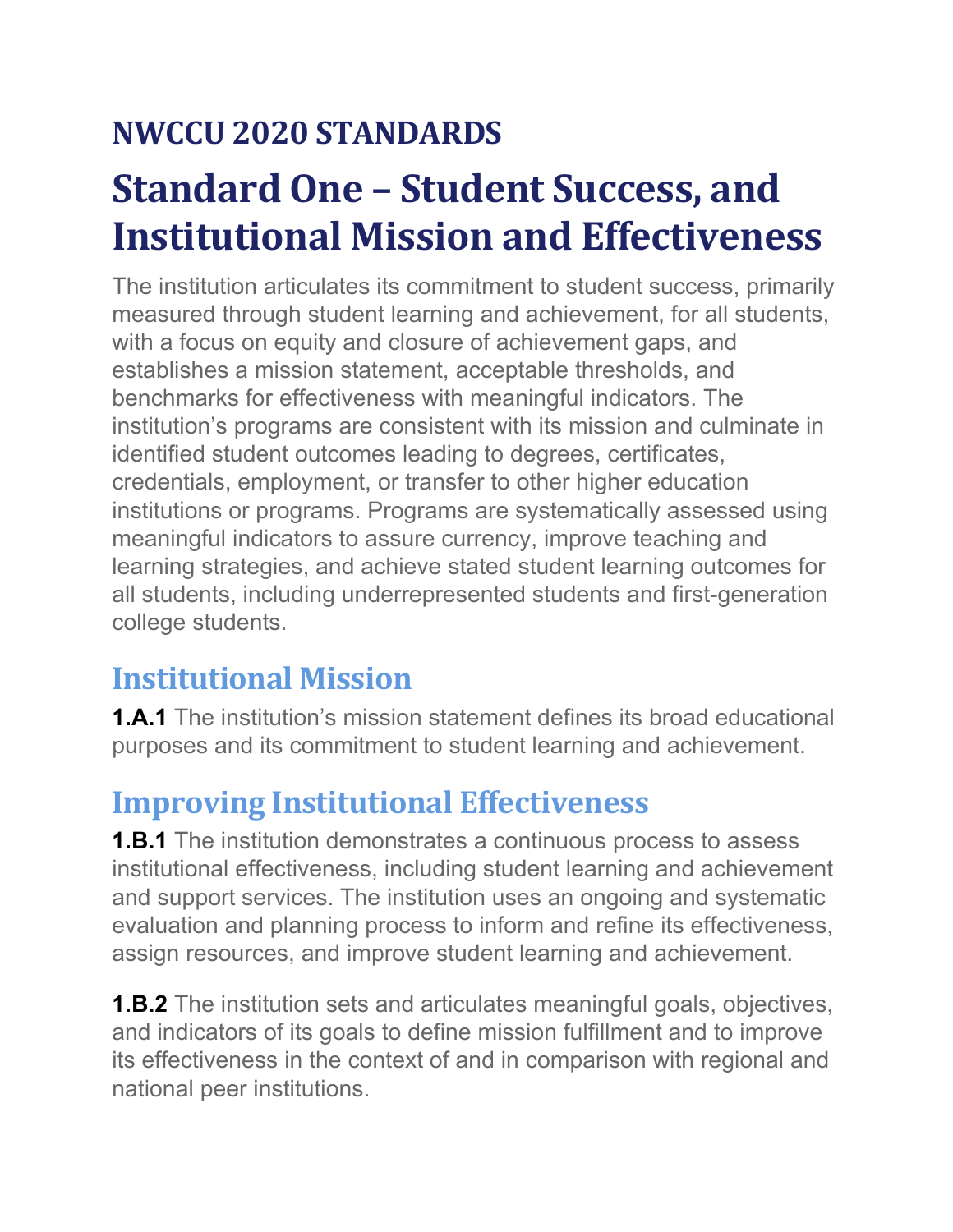**1.B.3** The institution provides evidence that its planning process is inclusive and offers opportunities for comment by appropriate constituencies, allocates necessary resources, and leads to improvement of institutional effectiveness.

**1.B.4** The institution monitors its internal and external environments to identify current and emerging patterns, trends, and expectations. Through its governance system it considers such findings to assess its strategic position, define its future direction, and review and revise, as necessary, its mission, planning, intended outcomes of its programs and services, and indicators of achievement of its goals.

#### **Student Learning**

**1.C.1** The institution offers programs with appropriate content and rigor that are consistent with its mission, culminate in achievement of clearly identified student learning outcomes that lead to collegiatelevel degrees, certificates, or credentials and include designators consistent with program content in recognized fields of study.

**1.C.2** The institution awards credit, degrees, certificates, or credentials for programs that are based upon student learning and learning outcomes that offer an appropriate breadth, depth, sequencing, and synthesis of learning.

**1.C.3** The institution identifies and publishes expected program and degree learning outcomes for all degrees, certificates, and credentials. Information on expected student learning outcomes for all courses is provided to enrolled students.

**1.C.4** The institution's admission and completion or graduation requirements are clearly defined, widely published, and easily accessible to students and the public.

**1.C.5** The institution engages in an effective system of assessment to evaluate the quality of learning in its programs. The institution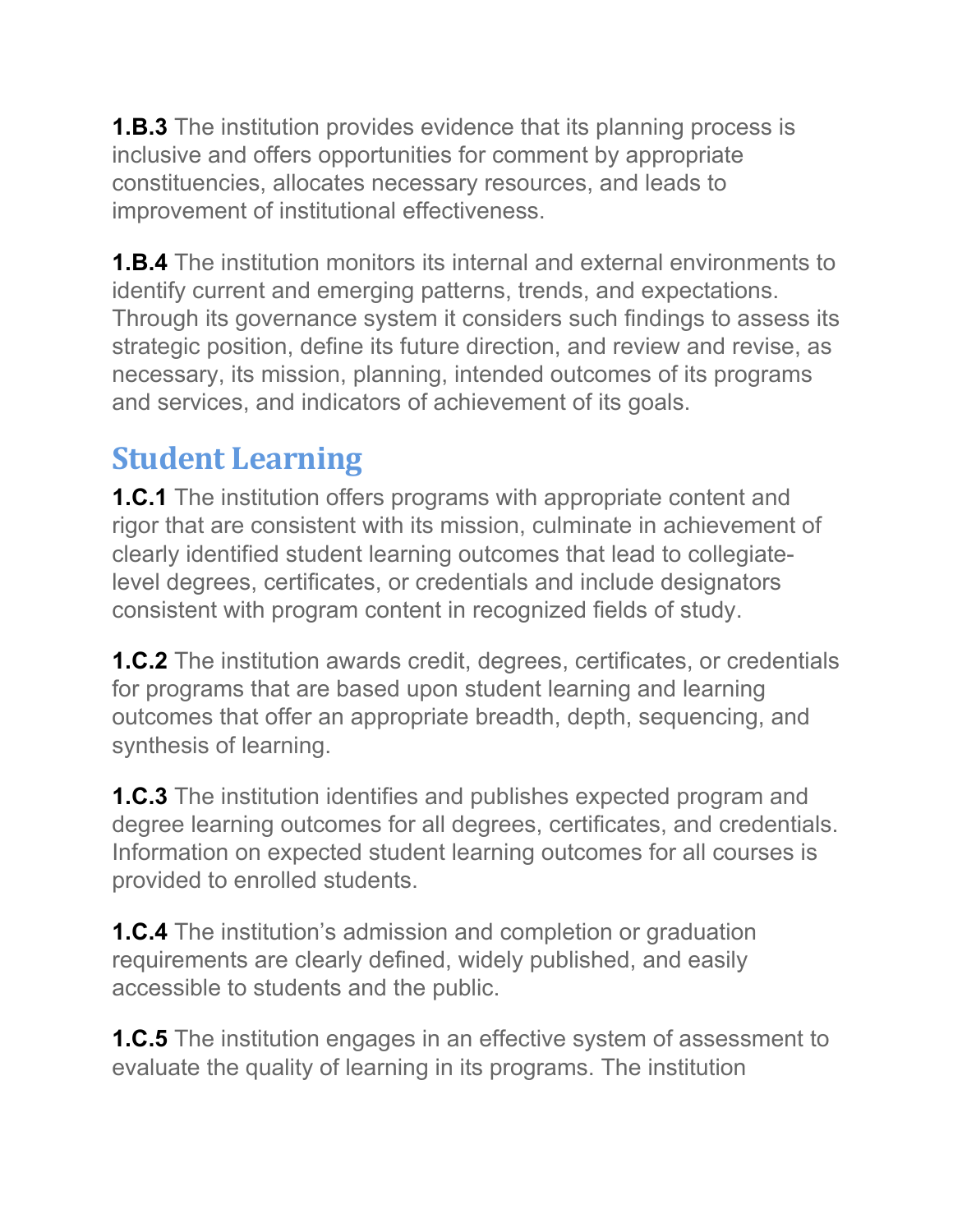recognizes the central role of faculty to establish curricula, assess student learning, and improve instructional programs.

**1.C.6** Consistent with its mission, the institution establishes and assesses, across all associate and bachelor level programs or within a General Education curriculum, institutional learning outcomes and/or core competencies. Examples of such learning outcomes and competencies include, but are not limited to, effective communication skills, global awareness, cultural sensitivity, scientific and quantitative reasoning, critical analysis and logical thinking, problem solving, and/or information literacy.

**1.C.7** The institution uses the results of its assessment efforts to inform academic and learning-support planning and practices to continuously improve student learning outcomes.

**1.C.8** Transfer credit and credit for prior learning is accepted according to clearly defined, widely published, and easily accessible policies that provide adequate safeguards to ensure academic quality. In accepting transfer credit, the receiving institution ensures that such credit accepted is appropriate for its programs and comparable in nature, content, academic rigor, and quality.

**1.C.9** The institution's graduate programs are consistent with its mission, are in keeping with the expectations of its respective disciplines and professions, and are described through nomenclature that is appropriate to the levels of graduate and professional degrees offered. The graduate programs differ from undergraduate programs by requiring, among other things, greater: depth of study; demands on student intellectual or creative capacities; knowledge of the literature of the field; and ongoing student engagement in research, scholarship, creative expression, and/or relevant professional practice.

#### **Student Achievement**

**1.D.1** Consistent with its mission, the institution recruits and admits students with the potential to benefit from its educational programs. It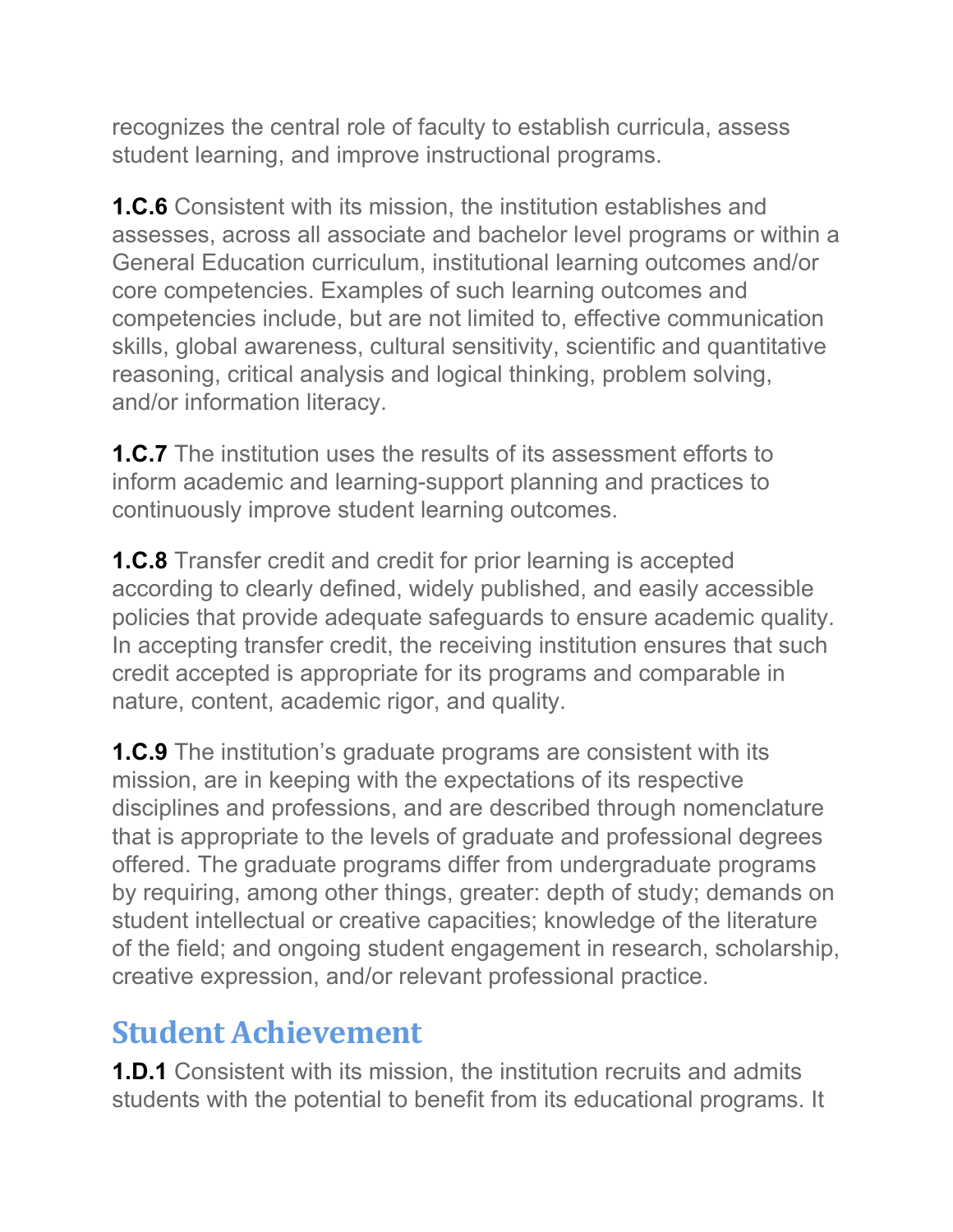orients students to ensure they understand the requirements related to their programs of study and receive timely, useful, and accurate information and advice about relevant academic requirements, including graduation and transfer policies.

**1.D.2** Consistent with its mission and in the context of and in comparison with regional and national peer institutions, the institution establishes and shares widely a set of indicators for student achievement including, but not limited to, persistence, completion, retention, and postgraduation success. Such indicators of student achievement should be disaggregated by race, ethnicity, age, gender, socioeconomic status, first generation college student, and any other institutionally meaningful categories that may help promote student achievement and close barriers to academic excellence and success (equity gaps).

**1.D.3** The institution's disaggregated indicators of student achievement should be widely published and available on the institution's website. Such disaggregated indicators should be aligned with meaningful, institutionally identified indicators benchmarked against indicators for peer institutions at the regional and national levels and be used for continuous improvement to inform planning, decision making, and allocation of resources.

**1.D.4** The institution's processes and methodologies for collecting and analyzing indicators of student achievement are transparent and are used to inform and implement strategies and allocate resources to mitigate perceived gaps in achievement and equity.

# **Standard Two – Governance, Resources, and Capacity**

The institution articulates its commitment to a structure of governance that is inclusive in its planning and decision-making. Through its planning, operational activities, and allocation of resources, the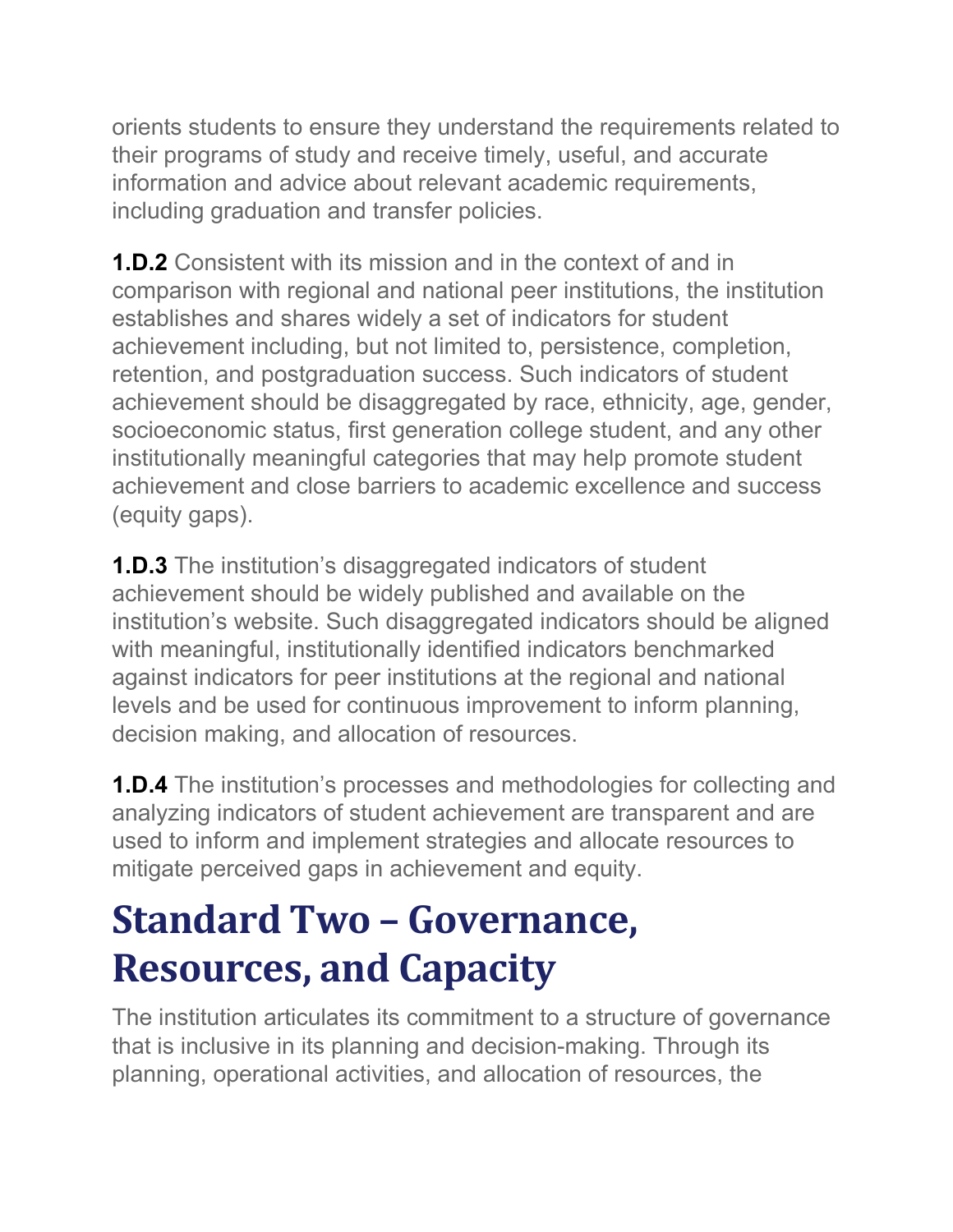institution demonstrates a commitment to student learning and achievement in an environment respectful of meaningful discourse.

#### **Governance**

**2.A.1** The institution demonstrates an effective governance structure, with a board(s) or other governing body(ies) composed predominantly of members with no contractual, employment relationship, or personal financial interest with the institution. Such members shall also possess clearly defined authority, roles, and responsibilities. Institutions that are part of a complex system with multiple boards, a centralized board, or related entities shall have, with respect to such boards, written and clearly defined contractual authority, roles, and responsibilities for all entities. In addition, authority and responsibility between the system and the institution is clearly delineated in a written contract, described on its website and in its public documents, and provides the NWCCU accredited institution with sufficient autonomy to fulfill its mission.

**2.A.2** The institution has an effective system of leadership, staffed by qualified administrators, with appropriate levels of authority, responsibility, and accountability who are charged with planning, organizing, and managing the institution and assessing its achievements and effectiveness.

**2.A.3** The institution employs an appropriately qualified chief executive officer with full-time responsibility to the institution. The chief executive may serve as an *ex officio* member of the governing board(s) but may not serve as its chair.

**2.A.4** The institution's decision-making structures and processes, which are documented and publicly available, must include provisions for the consideration of the views of faculty, staff, administrators, and students on matters in which each has a direct and reasonable interest.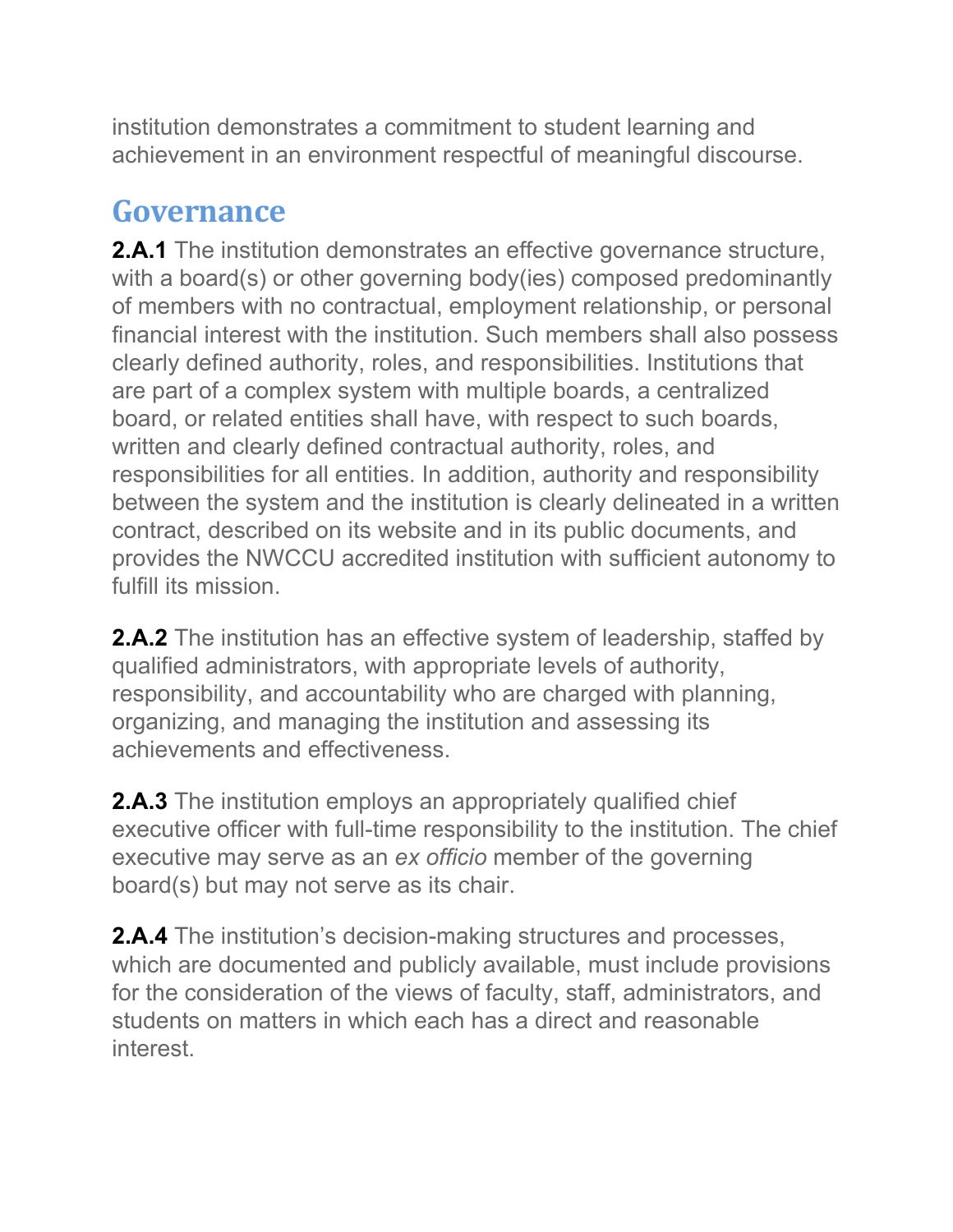#### **Academic Freedom**

**2.B.1** Within the context of its mission and values, the institution adheres to the principles of academic freedom and independence that protect its constituencies from inappropriate internal and external influences, pressures, and harassment.

**2.B.2** Within the context of its mission and values, the institution defines and actively promotes an environment that supports independent thought in the pursuit and dissemination of knowledge. It affirms the freedom of faculty, staff, administrators, and students to share their scholarship and reasoned conclusions with others. While the institution and individuals within the institution may hold to a particular personal, social, or religious philosophy, its constituencies are intellectually free to test and examine all knowledge and theories, thought, reason, and perspectives of truth. Individuals within the institution allow others the freedom to do the same.

### **Policies and Procedures**

The institution develops and widely publishes, including on its website, policies and procedures that are clearly stated, easily understandable, readily accessible, and administered in a fair, equitable, and timely manner.

**2.C.1** The institution's transfer-of-credit policy maintains the integrity of its programs and facilitates the efficient mobility of students desirous of the completion of their educational credits, credentials, or degrees in furtherance of their academic goals.

**2.C.2** The institution's policies and procedures related to student rights and responsibilities should include, but not be limited to, provisions related to academic honesty, conduct, appeals, grievances, and accommodations for persons with disabilities.

**2.C.3** The institution's academic and administrative policies and procedures should include admission and placement policies that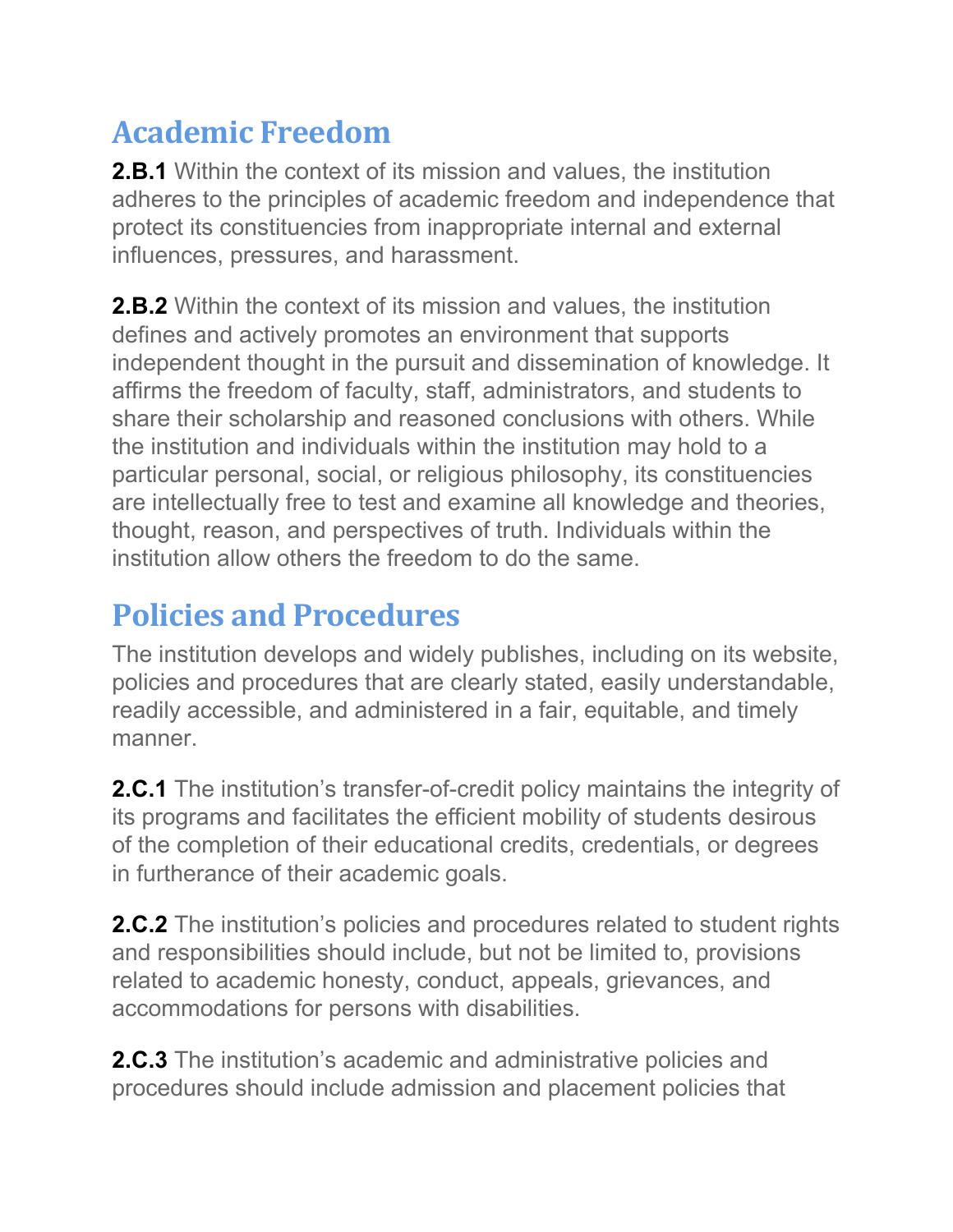guide the enrollment of students in courses and programs through an evaluation of prerequisite knowledge, skills, and abilities to ensure a reasonable probability of student success at a level commensurate with the institution's expectations. Such policies should also include a policy regarding continuation in and termination from its educational programs, including its appeal and re-admission policy.

**2.C.4** The institution's policies and procedures regarding the secure retention of student records must include provisions related to confidentiality, release, and the reliable backup and retrievability of such records.

#### **Institutional Integrity**

**2.D.1** The institution represents itself clearly, accurately, and consistently through its announcements, statements, and publications. It communicates its academic intentions, programs, and services to students and to the public and demonstrates that its academic programs can be completed in a timely fashion. It regularly reviews its publications to ensure accuracy and integrity in all representations about its mission, programs, and services.

**2.D.2** The institution advocates, subscribes to, and exemplifies high ethical standards in its management and operations, including in its dealings with the public, NWCCU, and external organizations, including the fair and equitable treatment of students, faculty, administrators, staff, and other stakeholders and constituencies. The institution ensures that complaints and grievances are addressed in a fair, equitable, and timely manner.

**2.D.3** The institution adheres to clearly defined policies that prohibit conflicts of interest on the part of members of the governing board(s), administration, faculty, and staff.

#### **Financial Resources**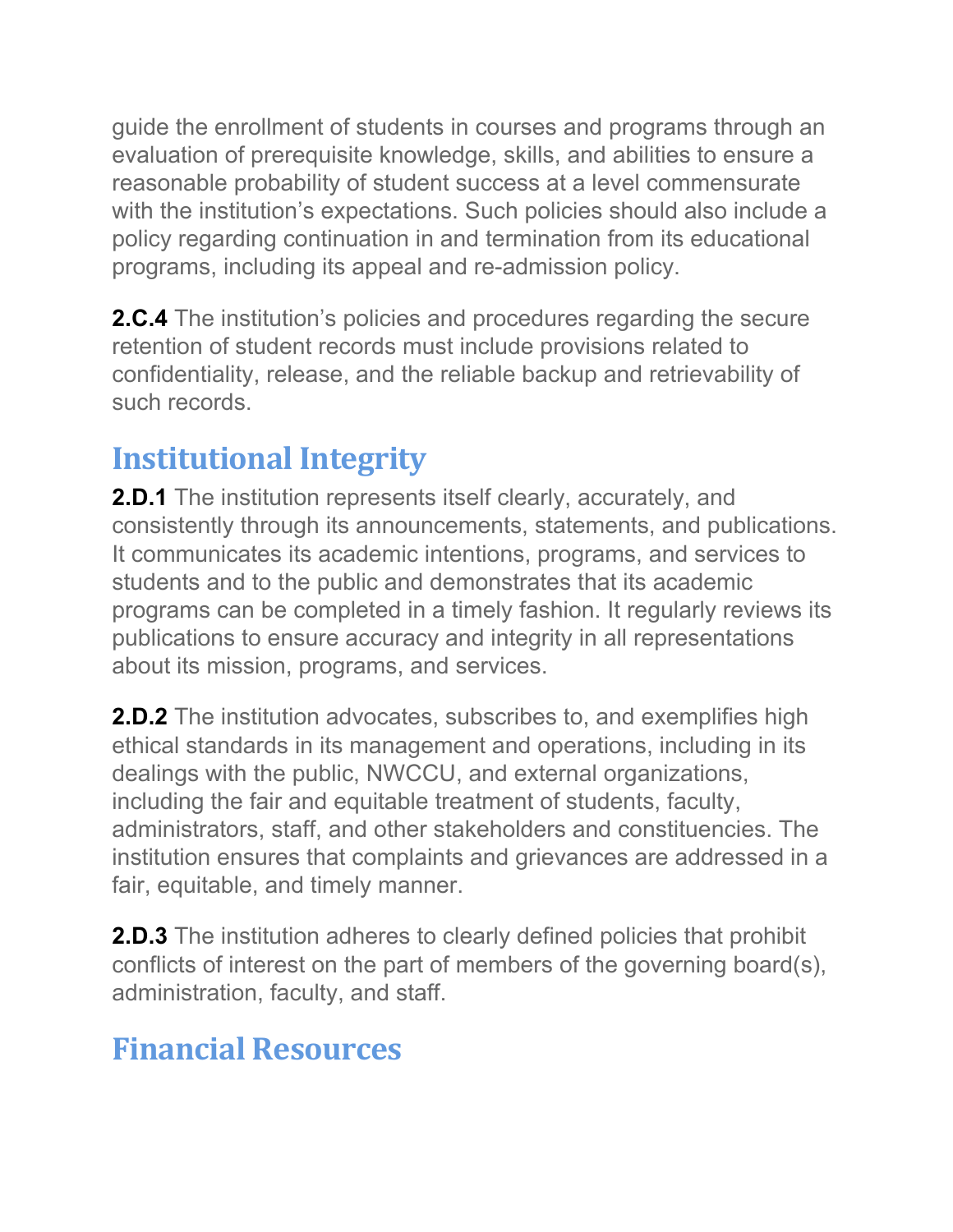**2.E.1** The institution utilizes relevant audit processes and regular reporting to demonstrate financial stability, including sufficient cash flow and reserves to achieve and fulfill its mission.

**2.E.2** Financial planning includes meaningful opportunities for participation by stakeholders and ensures appropriate available funds, realistic development of financial resources, and comprehensive risk management to ensure short term financial health and long-term financial stability and sustainability.

**2.E.3** Financial resources are managed transparently in accordance with policies approved by the institution's governing board(s), governance structure(s), and applicable state and federal laws.

#### **Human Resources**

**2.F.1** Faculty, staff, and administrators are apprised of their conditions of employment, work assignments, rights and responsibilities, and criteria and procedures for evaluation, retention, promotion, and termination.

**2.F.2** The institution provides faculty, staff, and administrators with appropriate opportunities and support for professional growth and development.

**2.F.3** Consistent with its mission, programs, and services, the institution employs faculty, staff, and administrators sufficient in role, number, and qualifications to achieve its organizational responsibilities, educational objectives, establish and oversee academic policies, and ensure the integrity and continuity of its academic programs.

**2.F.4** Faculty, staff, and administrators are evaluated regularly and systematically in alignment with institutional mission and goals, educational objectives, and policies and procedures. Evaluations are based on written criteria that are published, easily accessible, and clearly communicated. Evaluations are applied equitably, fairly, and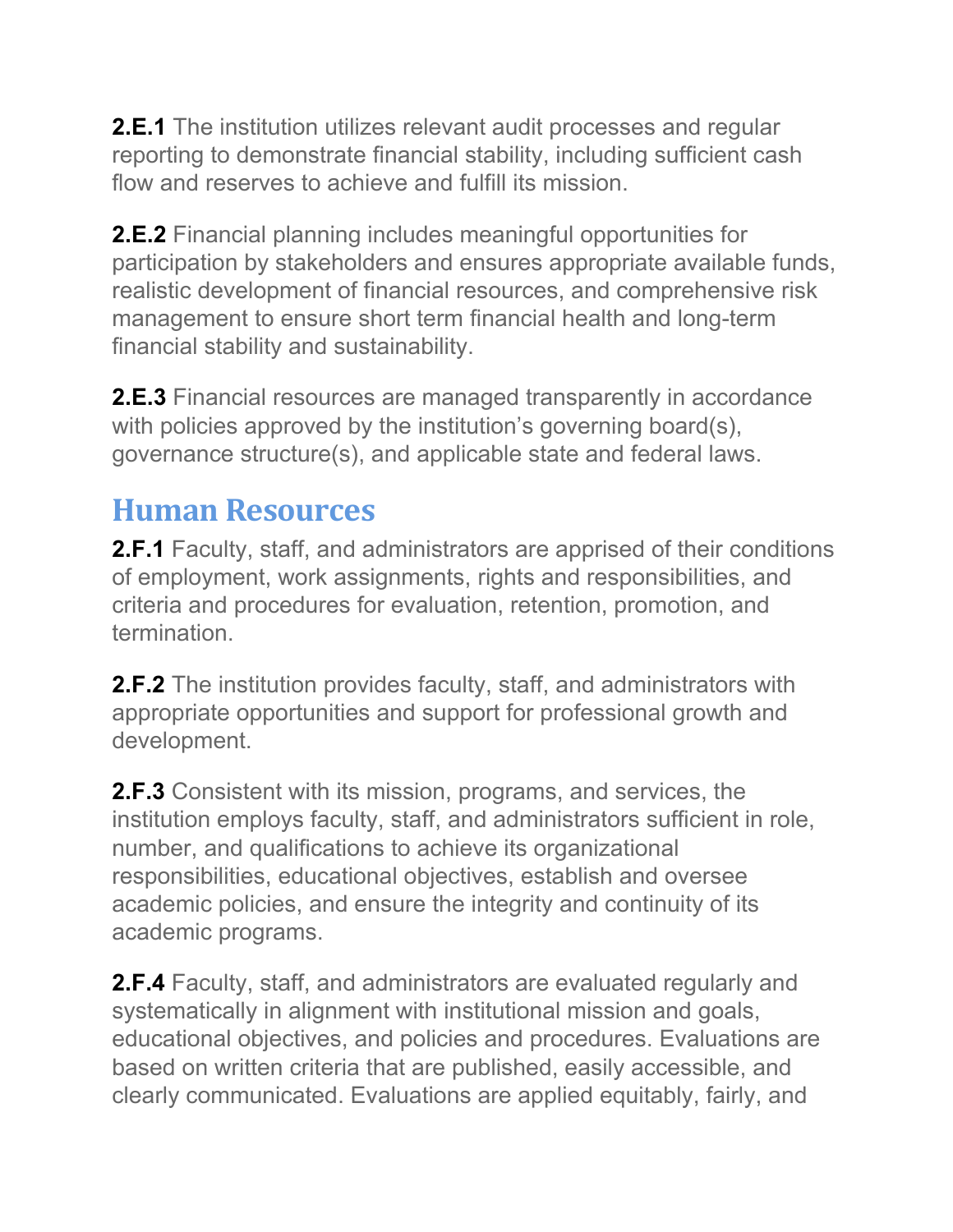consistently in relation to responsibilities and duties. Personnel are assessed for effectiveness and are provided feedback and encouragement for improvement.

#### **Student Support Resources**

**2.G.1** Consistent with the nature of its educational programs and methods of delivery, and with a particular focus on equity and closure of equity gaps in achievement, the institution creates and maintains effective learning environments with appropriate programs and services to support student learning and success.

**2.G.2** The institution publishes in a catalog, or provides in a manner available to students and other stakeholders, current and accurate information that includes: institutional mission; admission requirements and procedures; grading policy; information on academic programs and courses, including degree and program completion requirements, expected learning outcomes, required course sequences, and projected timelines to completion based on normal student progress and the frequency of course offerings; names, titles, degrees held, and conferring institutions for administrators and full-time faculty; rules and regulations for conduct, rights, and responsibilities; tuition, fees, and other program costs; refund policies and procedures for students who withdraw from enrollment; opportunities and requirements for financial aid; and the academic calendar.

**2.G.3** Publications and other written materials that describe educational programs include accurate information on national and/or state legal eligibility requirements for licensure or entry into an occupation or profession for which education and training are offered. Descriptions of unique requirements for employment and advancement in the occupation or profession shall be included in such materials.

**2.G.4** The institution provides an effective and accountable program of financial aid consistent with its mission, student needs, and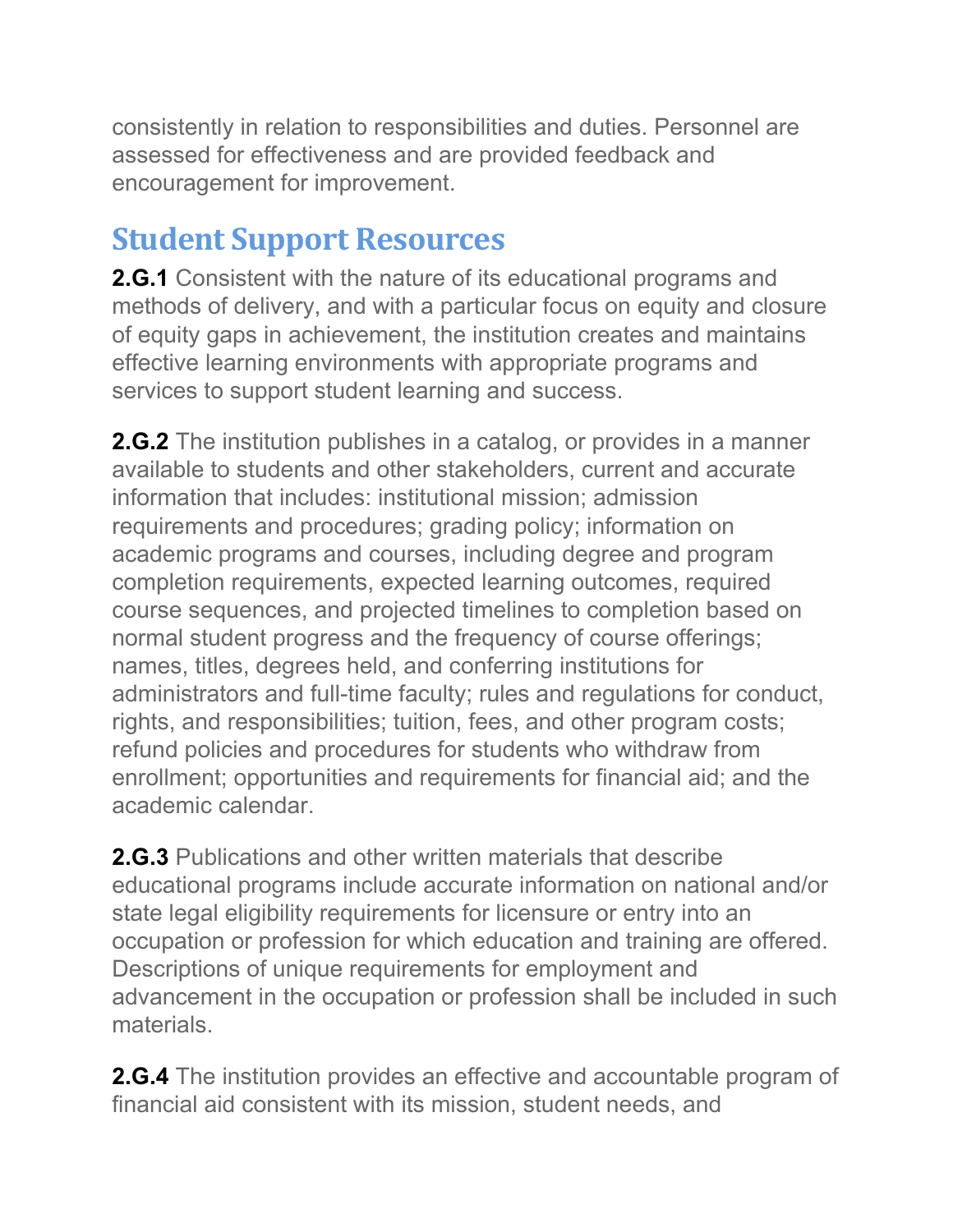institutional resources. Information regarding the categories of financial assistance (such as scholarships, grants, and loans) is published and made available to prospective and enrolled students.

**2.G.5** Students receiving financial assistance are informed of any repayment obligations. The institution regularly monitors its student loan programs and publicizes the institution's loan default rate on its website.

**2.G.6** The institution designs, maintains, and evaluates a systematic and effective program of academic advisement to support student development and success. Personnel responsible for advising students are knowledgeable of the curriculum, program and graduation requirements, and are adequately prepared to successfully fulfill their responsibilities. Advising requirements and responsibilities of advisors are defined, published, and made available to students.

**2.G.7** The institution maintains an effective identity verification process for students enrolled in distance education courses and programs to establish that the student enrolled in such a course or program is the same person whose achievements are evaluated and credentialed. The institution ensures that the identity verification process for distance education students protects student privacy and that students are informed, in writing at the time of enrollment, of current and projected charges associated with the identity verification process.

#### **Library and Information Resources**

**2.H.1** Consistent with its mission, the institution employs qualified personnel and provides access to library and information resources with a level of currency, depth, and breadth sufficient to support and sustain the institution's mission, programs, and services.

### **Physical and Technology Infrastructure**

**2.I.1** Consistent with its mission, the institution creates and maintains physical facilities and technology infrastructure that are accessible,